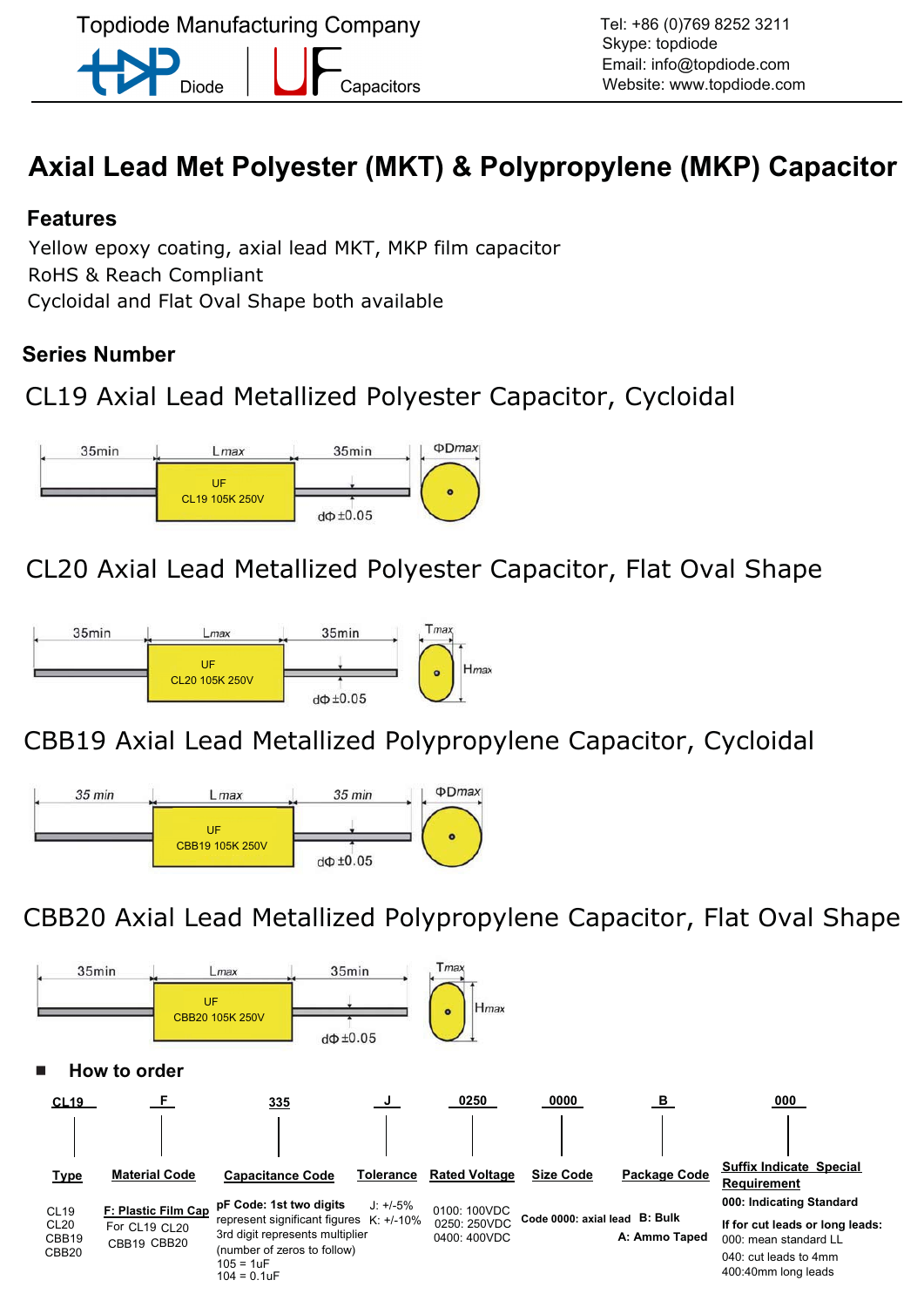## CL19: AXIAL LEAD, METALLIZED POLYESTER FILM CAPACITORS - CYCLOIDAL

#### FEATURES

CL19 is constructed with metallized polyester film as medium and electricode, wrapped and sealed with flame-retardant plastic and epoxy resin. With high reliability, high temperature-resistance, small volume, large capacity and good self-healing property. Mainly used in instruments and the DC & AC circuit of the household equipment and the fractional frequency circuit of acoustics system.

#### **SPECIFICATIONS**

| Operating Temperature        | $-40^{\circ}$ C $\sim +105^{\circ}$ C                                                                |  |  |  |  |  |  |  |  |
|------------------------------|------------------------------------------------------------------------------------------------------|--|--|--|--|--|--|--|--|
| Rated Voltage                | 100V, 250V, 400V, 630V.DC                                                                            |  |  |  |  |  |  |  |  |
| Withstand Voltage            | $1.6U_R$ 2s (1.5U <sub>R</sub> 5s)                                                                   |  |  |  |  |  |  |  |  |
| Capacitance Range            | $0.033 \sim 68 \mu$ F                                                                                |  |  |  |  |  |  |  |  |
| Capacitance Tolerance        | $±5\%$ , $±10\%$                                                                                     |  |  |  |  |  |  |  |  |
| <b>Insulation Resistance</b> | C $\leq$ 0.33 $\mu$ F<br>VR $\leq$ 100V(10V) $\geq$ 7500M $\Omega$<br>VR>100V<br>$>15000$ M $\Omega$ |  |  |  |  |  |  |  |  |
|                              | C>0.33 $\mu$ F VR ≤ 100 V (10 V) ≥ 2500 S                                                            |  |  |  |  |  |  |  |  |
|                              | VR > 100V<br>>5000S                                                                                  |  |  |  |  |  |  |  |  |
| Dissipation Factor           | < 0.013<br>C<1 $\mu$ F<br>10KHz                                                                      |  |  |  |  |  |  |  |  |
|                              | $1 \mu$ F <c<math>\leq10 <math>\mu</math> F<br/><math>&lt;</math> 0.008<br/>1KHz</c<math>            |  |  |  |  |  |  |  |  |
|                              | $C>10 \mu F$<br>< 0.010<br>1KHz                                                                      |  |  |  |  |  |  |  |  |



|     | <b>STANDARD SIZE (mm)</b> |       |                   |                   |       |               |                   |       |               |       |               |       |       |  |
|-----|---------------------------|-------|-------------------|-------------------|-------|---------------|-------------------|-------|---------------|-------|---------------|-------|-------|--|
|     | <b>VDC</b>                |       | <b>100VDC</b>     |                   |       | <b>250VDC</b> |                   |       | <b>400VDC</b> |       | <b>630VDC</b> |       |       |  |
|     | uF                        | L     | D                 | d                 | L     | D             | d                 | L.    | D             | d     | L             | D     | d     |  |
| 333 | 0.033                     | $-$   | $- -$             | $\qquad \qquad -$ | $- -$ | $- -$         | $- -$             | $- -$ | $- -$         |       | 7.0<br>15.5   |       | 0.6   |  |
| 473 | 0.047                     | $- -$ | $\qquad \qquad -$ | $\qquad \qquad -$ | $- -$ | --            | $- -$             | 20.0  | 6.0           | 0.6   | 20.5          | 7.5   | 0.6   |  |
| 683 | 0.068                     | $- -$ | $\qquad \qquad -$ | $\qquad \qquad -$ | $- -$ | $ -$          | $\qquad \qquad -$ | 20.0  | 6.5           | 0.6   | 20.5          | 8.5   | 0.8   |  |
| 104 | 0.1                       | 15.0  | 6.5               | 0.6               | 15.0  | 6.5           | 0.6               | 20.0  | 7.5           | 0.6   | 20.5          | 8.0   | 0.6   |  |
| 224 | 0.22                      | 15.0  | 6.5               | 0.6               | 15.0  | 6.5           | 0.6               | 20.0  | 9.5           | 0.8   | 25.0          | 11.5  | 0.8   |  |
| 334 | 0.33                      | 15.0  | 8.0               | 0.6               | 20.0  | 7.5           | 0.6               | 20.5  | 9.5           | 0.8   | 26.0          | 9.5   | 0.8   |  |
| 474 | 0.47                      | 20.0  | 7.0               | 0.6               | 20.0  | 8.5           | 0.8               | 26.0  | 9.0           | 0.8   | 31.0          | 14.0  | 0.8   |  |
| 684 | 0.68                      | 20.0  | 7.5               | 0.6               | 20.0  | 10.0          | 0.8               | 26.0  | 10.5          | 0.8   | 32.0          | 11.5  | 0.8   |  |
| 105 | 1.0                       | 20.0  | 9.0               | 0.8               | 25.0  | 10.0          | 0.8               | 31.0  | 14.0          | 0.8   | 32.0          | 14.5  | 0.8   |  |
| 225 | 2.2                       | 25.0  | 11.0              | 0.8               | 31.0  | 12.0          | 0.8               | 37.5  | 14.5          | 0.8   | 37.5          | 17.5  | 0.8   |  |
| 335 | 3.3                       | 25.0  | 14.0              | 0.8               | 31.0  | 14.5          | 0.8               | 37.5  | 17.5          | 0.8   | 47.5          | 19.0  | 0.8   |  |
| 475 | 4.7                       | 31.0  | 13.5              | 0.8               | 31.0  | 17.5          | 0.8               | 37.5  | 20.0          | 1.0   | 47.5          | 22.0  | 1.0   |  |
| 565 | 5.6                       | 31.0  | 15.0              | 0.8               | 31.0  | 19.5          | 0.8               | 47.0  | 17.0          | 0.8   | 57.5          | 21.0  | 1.0   |  |
| 685 | 6.8                       | 31.0  | 16.0              | 0.8               | 46.0  | 16.0          | 0.8               | 57.5  | 18.5          | 0.8   | 57.5          | 23.0  | 1.0   |  |
| 825 | 8.2                       | 31.0  | 17.5              | 0.8               | 46.0  | 17.5          | 0.8               | 57.5  | 20.0          | 1.0   | 57.5          | 25.0  | 1.0   |  |
| 106 | 10.0                      | 31.0  | 19.0              | 0.8               | 46.0  | 19.5          | 0.8               | 57.5  | 22.5          | 1.0   | 57.5          | 27.5  | 1.0   |  |
| 156 | 15.0                      | 46.0  | 18.0              | 0.8               | 46.0  | 24.0          | 1.0               | 57.5  | 26.5          | 1.0   | 67.5          | 30.0  | 1.0   |  |
| 226 | 22.0                      | 46.0  | 22.0              | 1.0               | 46.0  | 29.0          | 1.0               | 57.5  | 31.5          | 1.0   | --            | --    | $- -$ |  |
| 336 | 33.0                      | 56.0  | 23.5              | 1.0               | 56.0  | 30.0          | 1.0               | $- -$ | --            | $- -$ | --            | $- -$ | --    |  |
| 476 | 47.0                      | 56.0  | 29.0              | 1.0               | 58.0  | 37.0          | 1.0               | $- -$ | --            | --    | --            | --    | --    |  |
| 686 | 68.0                      | 58.0  | 33.0              | 1.0               | 61.0  | 41.0          | 1.0               | $- -$ | --            | --    | --            | --    | --    |  |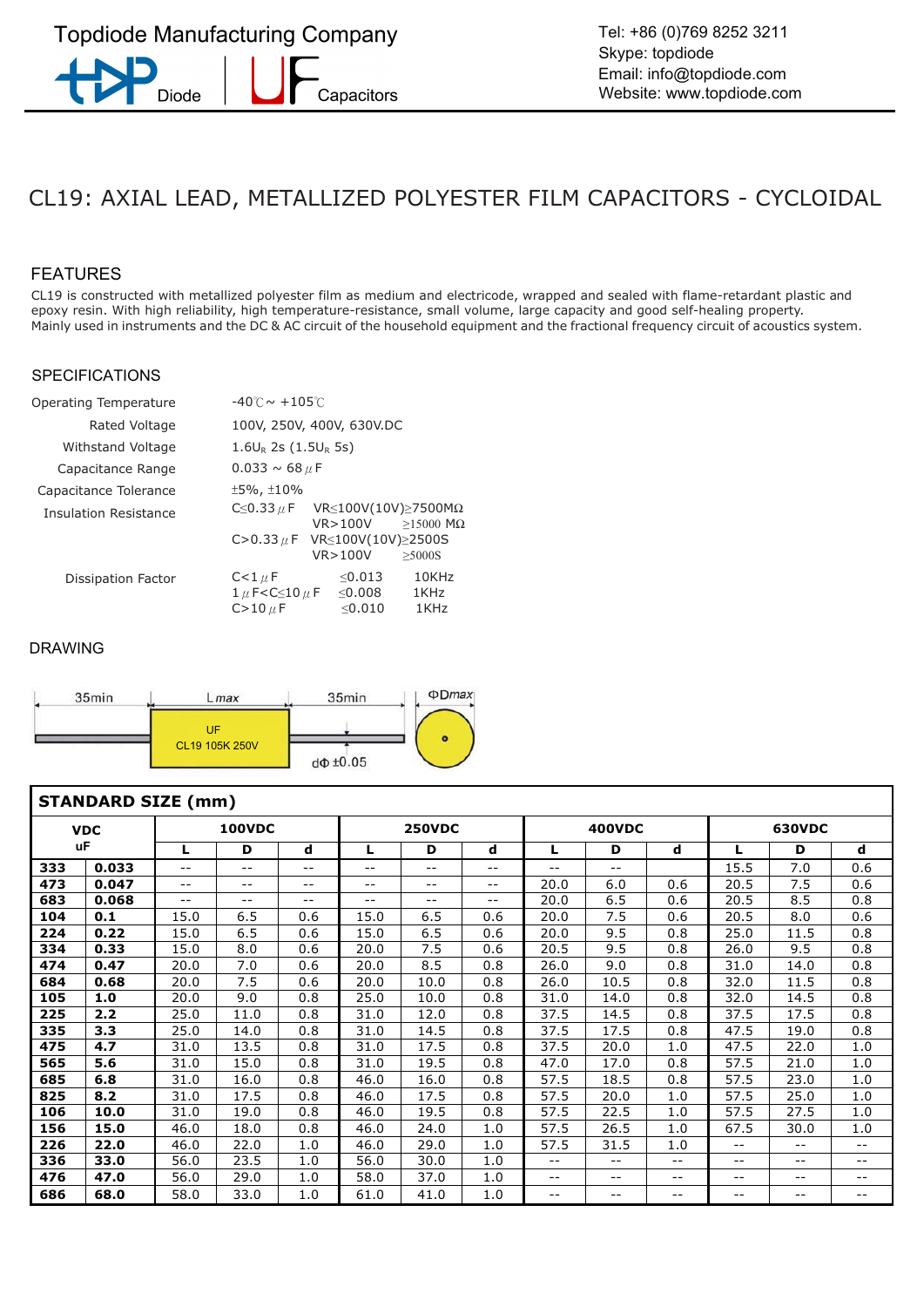## CL20: AXIAL LEAD, METALLIZED POLYESTER FILM CAPACITOR – FLAT OVAL SHAPE

#### FEATURES

CL20 is constructed with metallized polyester film as medium and electricode, wrapped and sealed with flame-retardant plastic and epoxy resin. With high reliability, high temperature-resistance, small volume, large capacity and good self-healing property. Mainly used in instruments and the DC & AC circuit of the household equipment and the fractional frequency circuit of acoustics system.

#### SPECIFICATIONS

| Operating Temperature | $-40^{\circ}$ C $\sim$ +105 $^{\circ}$ C                                                                                                                                  |  |  |  |  |  |  |  |  |
|-----------------------|---------------------------------------------------------------------------------------------------------------------------------------------------------------------------|--|--|--|--|--|--|--|--|
| Rated Voltage         | 100V, 250V, 400V, 630V.DC                                                                                                                                                 |  |  |  |  |  |  |  |  |
| Withstand Voltage     | $1.6U_R$ 2s (1.5U <sub>R</sub> 5s)                                                                                                                                        |  |  |  |  |  |  |  |  |
| Capacitance Range     | $0.01 \sim 68 \mu$ F                                                                                                                                                      |  |  |  |  |  |  |  |  |
| Capacitance Tolerance | $±5\%$ , $±10\%$                                                                                                                                                          |  |  |  |  |  |  |  |  |
| Insulation Resistance | C $\leq$ 0.33 $\mu$ F<br>VR $\leq$ 100V(10V) $\geq$ 7500M $\Omega$<br>VR > 100V<br>$>15000$ M $\Omega$                                                                    |  |  |  |  |  |  |  |  |
|                       | C>0.33 $\mu$ F VR ≤ 100 V (10 V) ≥ 2500 S<br>VR > 100V<br>>5000S                                                                                                          |  |  |  |  |  |  |  |  |
| Dissipation Factor    | < 0.013<br>10KHz<br>$C \leq 1 \mu F$<br>$<$ 0.008<br>$1 \mu$ F <c<math>\leq10 <math>\mu</math> F<br/>1KHz<br/>&lt; 0.010<br/><math>C&gt;10 \mu F</math><br/>1KHz</c<math> |  |  |  |  |  |  |  |  |



|     | <b>STANDARD SIZE (mm)</b> |      |      |               |     |      |      |               |     |                   |       |               |       |        |                          |       |                          |
|-----|---------------------------|------|------|---------------|-----|------|------|---------------|-----|-------------------|-------|---------------|-------|--------|--------------------------|-------|--------------------------|
|     | <b>VDC</b>                |      |      | <b>100VDC</b> |     |      |      | <b>250VDC</b> |     |                   |       | <b>400VDC</b> |       | 630VDC |                          |       |                          |
|     | uF                        | L    | т    | н             | d   | L    | т    | н             | d   | L                 | т     | н             | d     | L      | т                        | н     | d                        |
| 103 | 0.01                      | 15.0 | 5.0  | 8.0           | 0.6 | 15.0 | 5.0  | 8.0           | 0.6 | 15.0              | 5.0   | 8.0           | 0.6   | 15.0   | 5.0                      | 8.0   | 0.6                      |
| 223 | 0.022                     | 15.0 | 5.0  | 8.5           | 0.6 | 15.0 | 5.0  | 8.5           | 0.6 | 15.0              | 5.0   | 8.5           | 0.6   | 15.0   | 5.0                      | 8.5   | 0.6                      |
| 333 | 0.033                     | 15.0 | 5.0  | 8.5           | 0.6 | 15.0 | 5.0  | 8.5           | 0.6 | 15.0              | 5.0   | 8.5           | 0.6   | 20.0   | 5.0                      | 9.0   | 0.6                      |
| 473 | 0.047                     | 15.0 | 5.0  | 8.5           | 0.6 | 15.0 | 5.0  | 8.5           | 0.6 | 15.0              | 5.0   | 8.5           | 0.6   | 20.0   | 5.0                      | 9.0   | 0.6                      |
| 683 | 0.068                     | 15.0 | 5.0  | 8.5           | 0.6 | 15.0 | 5.0  | 8.5           | 0.6 | 20.0              | 5.0   | 8.5           | 0.6   | 20.0   | 6.0                      | 11.0  | 0.6                      |
| 104 | 0.1                       | 15.0 | 5.0  | 8.5           | 0.6 | 15.0 | 5.0  | 8.5           | 0.6 | 20.0              | 5.0   | 8.5           | 0.6   | 15.5   | 7.0                      | 10.5  | 0.6                      |
| 224 | 0.22                      | 15.0 | 5.0  | 8.5           | 0.6 | 20.0 | 5.0  | 9.0           | 0.6 | 15.5              | 7.5   | 11.5          | 0.6   | 20.5   | 7.5                      | 11.5  | 0.6                      |
| 334 | 0.33                      | 15.0 | 5.0  | 9.0           | 0.6 | 15.5 | 7.0  | 11.0          | 0.6 | 20.5              | 6.5   | 11.5          | 0.6   | 20.5   | 8.0                      | 14.5  | 0.6                      |
| 474 | 0.47                      | 15.5 | 6.0  | 10.0          | 0.6 | 15.5 | 8.5  | 13.0          | 0.8 | 26.0              | 6.5   | 11.0          | 0.6   | 26.0   | 7.5                      | 15.5  | 0.6                      |
| 684 | 0.68                      | 20.0 | 5.0  | 9.0           | 0.6 | 20.5 | 7.5  | 12.0          | 0.6 | 26.0              | 7.5   | 12.5          | 0.6   | 32.0   | 8.0                      | 16.0  | 0.6                      |
| 105 | 1.0                       | 20.0 | 7.0  | 11.0          | 0.6 | 25.0 | 7.0  | 12.0          | 0.6 | 32.0              | 7.5   | 14.0          | 0.6   | 32.0   | 9.5                      | 18.5  | 0.8                      |
| 225 | 2.2                       | 25.0 | 8.0  | 12.0          | 0.6 | 26.0 | 11.5 | 15.5          | 0.8 | 37.5              | 10.5  | 17.0          | 0.8   | 37.5   | 13.5                     | 21.5  | 1.0                      |
| 335 | 3.3                       | 25.0 | 9.5  | 16.0          | 0.8 | 26.0 | 14.0 | 18.5          | 0.8 | 37.5              | 13.0  | 20.5          | 1.0   | 47.5   | 17.0                     | 26.5  | 1.0                      |
| 405 | 4.0                       | 31.0 | 8.0  | 15.0          | 0.6 | 32.0 | 13.5 | 18.0          | 0.8 | 37.5              | 14.0  | 22.0          | 1.0   | 47.5   | 15.5                     | 23.5  | 1.0                      |
| 475 | 4.7                       | 31.0 | 9.0  | 15.5          | 0.8 | 32.0 | 13.5 | 19.5          | 0.8 | 37.5              | 15.0  | 24.5          | 1.0   | 47.5   | 17.5                     | 25.0  | 1.0                      |
| 565 | 5.6                       | 31.0 | 10.0 | 17.0          | 0.8 | 32.0 | 15.0 | 21.0          | 1.0 | 47.5              | 13.5  | 23.0          | 1.0   | 57.5   | 16.5                     | 24.5  | 1.0                      |
| 685 | 6.8                       | 31.0 | 11.0 | 18.5          | 0.8 | 37.5 | 14.0 | 22.0          | 1.0 | 57.5              | 13.0  | 22.5          | 1.0   | 57.5   | 18.5                     | 26.5  | 1.0                      |
| 825 | 8.2                       | 31.0 | 12.5 | 19.0          | 0.8 | 37.5 | 15.5 | 23.5          | 1.0 | 57.5              | 14.5  | 24.0          | 1.0   | 57.5   | 20.5                     | 28.5  | 1.0                      |
| 106 | 10.0                      | 31.0 | 14.5 | 21.0          | 1.0 | 37.5 | 16.5 | 26.5          | 1.0 | 57.5              | 16.0  | 27.0          | 1.0   | 57.5   | 23.0                     | 30.5  | 1.0                      |
| 156 | 15.0                      | 46.0 | 15.0 | 22.0          | 1.0 | 47.5 | 17.5 | 27.0          | 1.0 | 57.5              | 20.0  | 31.0          | 1.0   | 67.5   | 22.5                     | 33.5  | 1.0                      |
| 226 | 22.0                      | 46.0 | 17.5 | 25.0          | 1.0 | 47.5 | 22.0 | 33.0          | 1.0 | 67.5              | 22.0  | 33.0          | 1.0   | --     | $\overline{\phantom{m}}$ | $- -$ | $\overline{\phantom{a}}$ |
| 336 | 33.0                      | 56.0 | 19.0 | 27.0          | 1.0 | 57.5 | 23.5 | 34.5          | 1.0 | $\sim$ $\sim$     | $- -$ | $-1$          | $- -$ | $- -$  | $- -$                    | $-1$  | $\sim$ $\sim$            |
| 476 | 47.0                      | 56.0 | 24.5 | 31.0          | 1.0 | 56.0 | 32.0 | 39.0          | 1.0 | $\qquad \qquad -$ | --    | --            | --    | $- -$  | --                       | --    | $\qquad \qquad -$        |
| 686 | 68.0                      | 56.0 | 29.0 | 35.0          | 1.0 | 61.0 | 37.5 | 45.0          | 1.0 | ۰.                | $- -$ | --            | $- -$ | $- -$  | --                       | $- -$ | $\qquad \qquad -$        |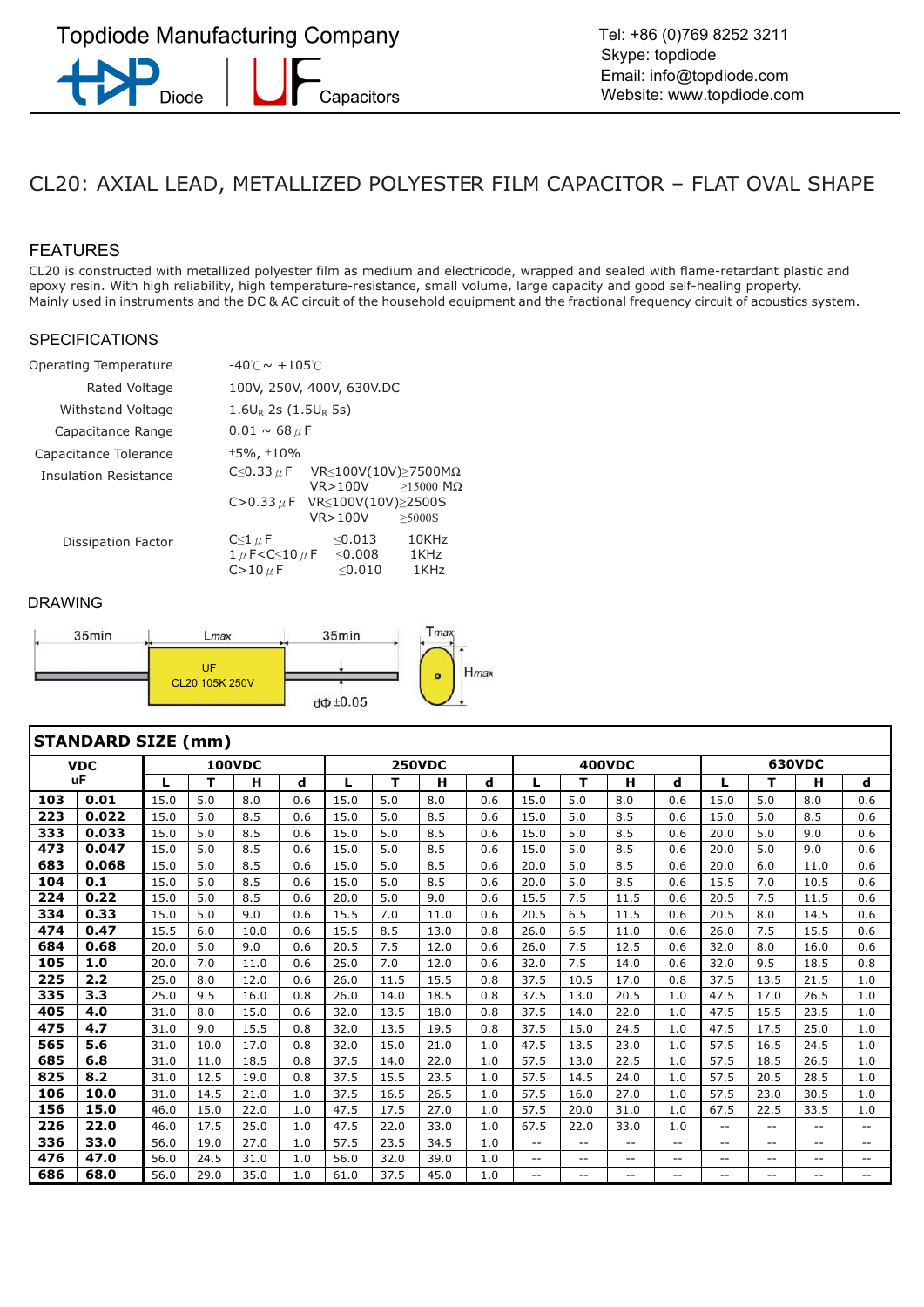## CBB19: AXIAL LEAD, METALLIZED POLYPROPYLENE FILM CAPACITOR - CYCLOIDAL

#### FEATURES

CBB19 is constructed with metallized polypropylene film as medium and electricode, wrapped and sealed with flame-retardant plast and epoxy resin. With high reliability, high temperature-resistance, small volume, large capacity and good self-healing property. Mainly used in instruments and the DC & AC circuit of the household equipment and the fractional frequency circuit of acoustics system.

#### SPECIFICATIONS

| Operating Temperature | $-55^{\circ}$ C $\sim +100^{\circ}$ C                                                                                                                                                                                                                                                                                |  |  |  |  |  |  |  |  |
|-----------------------|----------------------------------------------------------------------------------------------------------------------------------------------------------------------------------------------------------------------------------------------------------------------------------------------------------------------|--|--|--|--|--|--|--|--|
| Rated Voltage         | 250V, 400V, 630V, 1000V, 1250V.DC                                                                                                                                                                                                                                                                                    |  |  |  |  |  |  |  |  |
| Withstand Voltage     | $1.7U_R$ 2s (1.5U <sub>R</sub> 5s)                                                                                                                                                                                                                                                                                   |  |  |  |  |  |  |  |  |
| Capacitance Range     | $0.047 \sim 56 \mu F$                                                                                                                                                                                                                                                                                                |  |  |  |  |  |  |  |  |
| Capacitance Tolerance | $±5\%$ , $±10\%$                                                                                                                                                                                                                                                                                                     |  |  |  |  |  |  |  |  |
| Insulation Resistance | C $\leq$ 0.33 $\mu$ F $\geq$ 50000M $\Omega$<br>C>0.33 $\mu$ F $\geq$ 15000S                                                                                                                                                                                                                                         |  |  |  |  |  |  |  |  |
| Dissipation Factor    | < 0.0015<br>$10K$ H <sub>7</sub><br>$C < 0.1 \mu F$<br>$0.1 \mu$ F <c<math>\leq1 <math>\mu</math> F <math>\leq</math>0.0020<br/>10KHz<br/><math>1 \mu</math> F<c<math>\leq4.7 <math>\mu</math> F<br/><math>&lt;</math> 0.0030<br/>10KHz<br/><math>C &gt; 4.7 \mu F</math><br/>&lt; 0.0015<br/>1KHz</c<math></c<math> |  |  |  |  |  |  |  |  |



|     | <b>STANDARD SIZE (mm)</b> |      |               |     |                   |                   |       |                          |               |       |       |                   |       |                          |                   |       |  |
|-----|---------------------------|------|---------------|-----|-------------------|-------------------|-------|--------------------------|---------------|-------|-------|-------------------|-------|--------------------------|-------------------|-------|--|
|     | <b>VDC</b>                |      | <b>250VDC</b> |     |                   | <b>400VDC</b>     |       |                          | <b>630VDC</b> |       |       | <b>1000VDC</b>    |       | <b>1250VDC</b>           |                   |       |  |
|     | uF                        | L    | D             | d   | L                 | D                 | d     | L                        | D             | d     | т.    | D                 | d     |                          | D                 | d     |  |
| 473 | 0.047                     | 15.0 | 7.0           | 0.6 | 15.0              | 7.0               | 0.6   | 15.5                     | 8.0           | 0.8   | 20.5  | 9.0               | 0.8   | 26.0                     | 9.0               | 0.8   |  |
| 683 | 0.068                     | 15.0 | 7.5           | 0.6 | 20.0              | 10.5              | 0.8   | 15.5                     | 9.0           | 0.8   | 26.0  | 9.0               | 0.8   | 26.0                     | 10.5              | 0.8   |  |
| 104 | 0.1                       | 15.0 | 6.0           | 0.6 | 15.5              | 7.0               | 0.8   | 25.0                     | 10.0          | 0.8   | 26.0  | 10.0              | 0.8   | 32.0                     | 11.5              | 0.8   |  |
| 224 | 0.22                      | 15.5 | 8.0           | 0.6 | 15.5              | 9.0               | 0.8   | 20.5                     | 12.0          | 0.8   | 26.0  | 14.0              | 0.8   | 32.0                     | 15.5              | 0.8   |  |
| 334 | 0.33                      | 20.5 | 7.5           | 0.6 | 20.5              | 8.5               | 0.8   | 26.0                     | 12.0          | 0.8   | 32.0  | 15.0              | 0.8   | 37.0                     | 16.5              | 0.8   |  |
| 474 | 0.47                      | 29.0 | 8.5           | 0.8 | 20.5              | 9.5               | 0.8   | 26.0                     | 13.5          | 0.8   | 37.0  | 16.0              | 0.8   | 37.0                     | 19.0              | 0.8   |  |
| 684 | 0.68                      | 20.5 | 10.0          | 0.8 | 26.0              | 10.0              | 0.8   | 26.0                     | 16.0          | 0.8   | 37.0  | 18.5              | 0.8   | 48.0                     | 20.0              | 1.0   |  |
| 105 | 1.0                       | 20.5 | 12.0          | 0.8 | 26.0              | 12.0              | 0.8   | 32.0                     | 16.5          | 0.8   | 48.0  | 19.0              | 0.8   | 48.0                     | 23.5              | 1.0   |  |
| 225 | 2.2                       | 26.0 | 14.5          | 0.8 | 32.0              | 14.5              | 0.8   | 37.0                     | 21.5          | 1.0   | 58.0  | 24.5              | 1.0   | 58.0                     | 30.0              | 1.0   |  |
| 335 | 3.3                       | 26.0 | 17.0          | 0.8 | 32.0              | 17.5              | 0.8   | 37.0                     | 26.0          | 1.0   | 58.0  | 29.0              | 1.0   | 68.0                     | 33.5              | 1.0   |  |
| 405 | 4.0                       | 26.0 | 18.5          | 0.8 | 37.0              | 17.0              | 0.8   | 48.0                     | 24.5          | 1.0   | 68.0  | 29.0              | 1.0   | --                       | --                | --    |  |
| 475 | 4.7                       | 32.0 | 17.5          | 0.8 | 37.0              | 18.5              | 0.8   | 48.0                     | 26.5          | 1.0   | 68.0  | 31.5              | 1.0   | $-$                      | --                | --    |  |
| 565 | 5.6                       | 37.0 | 17.0          | 0.8 | 37.0              | 20.0              | 1.0   | 58.0                     | 25.5          | 1.0   | 68.0  | 34.5              | 1.0   | $- -$                    | --                | $- -$ |  |
| 685 | 6.8                       | 37.0 | 18.5          | 0.8 | 48.0              | 19.0              | 0.8   | 58.0                     | 28.0          | 1.0   | $- -$ | $\qquad \qquad -$ | $- -$ | --                       | --                | --    |  |
| 825 | 8.2                       | 48.0 | 17.5          | 0.8 | 48.0              | 20.5              | 1.0   | 68.0                     | 27.5          | 1.0   | $- -$ | $-$               | $- -$ | --                       | --                | --    |  |
| 106 | 10.0                      | 48.0 | 19.0          | 0.8 | 48.0              | 23.0              | 1.0   | 68.0                     | 30.5          | 1.0   | $- -$ | $- -$             | $- -$ | $- -$                    | --                | --    |  |
| 156 | 15.0                      | 58.0 | 20.5          | 1.0 | 58.0              | 24.5              | 1.0   | $\overline{\phantom{m}}$ | --            | $- -$ | $- -$ | $- -$             | $- -$ | --                       | $\qquad \qquad -$ | --    |  |
| 226 | 22.0                      | 58.0 | 25.0          | 1.0 | 58.0              | 29.0              | 1.0   | --                       | $- -$         | --    | --    | $ -$              | $- -$ | --                       | $- -$             | $- -$ |  |
| 306 | 30.0                      | 58.0 | 29.0          | 1.0 | 68.0              | 30.5              | 1.0   | $-1$                     | --            | --    | --    | $- -$             | $- -$ | --                       | $- -$             | --    |  |
| 336 | 33.0                      | 68.0 | 27.5          | 1.0 | 68.0              | 32.5              | 1.0   | --                       | --            | --    | --    | $- -$             | $- -$ | $\overline{\phantom{m}}$ | --                | --    |  |
| 396 | 39.0                      | 68.0 | 29.5          | 1.0 | 68.0              | 35.0              | 1.0   | $\qquad \qquad -$        | $- -$         | $- -$ | --    | $- -$             | $- -$ | $- -$                    | $- -$             | --    |  |
| 476 | 47.0                      | 68.0 | 33.0          | 1.0 | $\qquad \qquad -$ | $\qquad \qquad -$ | $- -$ | --                       | --            | --    | --    | $ -$              | $- -$ | --                       | $\qquad \qquad -$ | --    |  |
| 566 | 56.0                      | 68.0 | 35.5          | 1.0 | $-$               | $- -$             | --    | --                       | --            | --    | --    | $\qquad \qquad -$ | $- -$ | --                       | --                | --    |  |